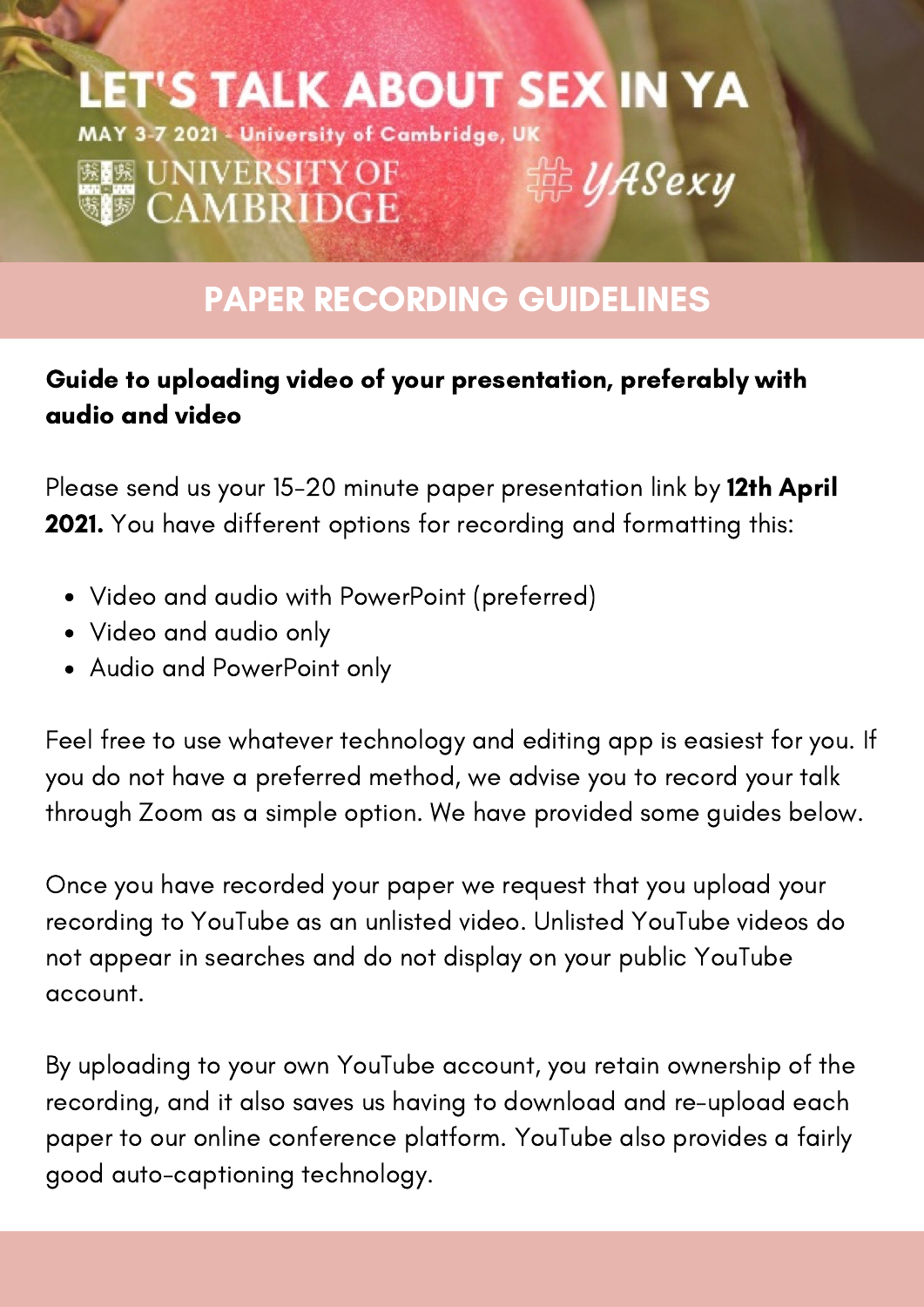## LET'S TALK ABOUT SEX IN YA

<sub>は</sub><br>器*UASexy* MAY 3-7 2021 - University of Cambridge, UK

## **BEB UNIVERSITY OF WE CAMBRIDGE**

## PAPER RECORDING GUIDELINES

#### Remember to include in your email to us:

- Your video recording link
- Your transcript of your paper (including your bio)
- 2 3 Questions that you would like to be asked about your paper

#### How to record a talk on Zoom:

- 1. Register for a free account with Zoom if you do not have one.
- 2. Start a new meeting.
- 3. You will be in the meeting on your own.
- 4. Press "record" on the bottom panel.
- 5. Once recording, deliver your paper as though it is a live online presentation, with your video and audio on.
- 6. You can share your screen to play a PowerPoint presentation if you have one.
- 7. At the end of the paper, stop recording.
- 8. Once you end the meeting, the file will convert into an mp4.
- 9. Edit the video at your own discretion.
- 10. Save the file with the following name template:

DelegateName\_PaperTitle e.g. HermioneGranger\_JKRowlingIsNotWell